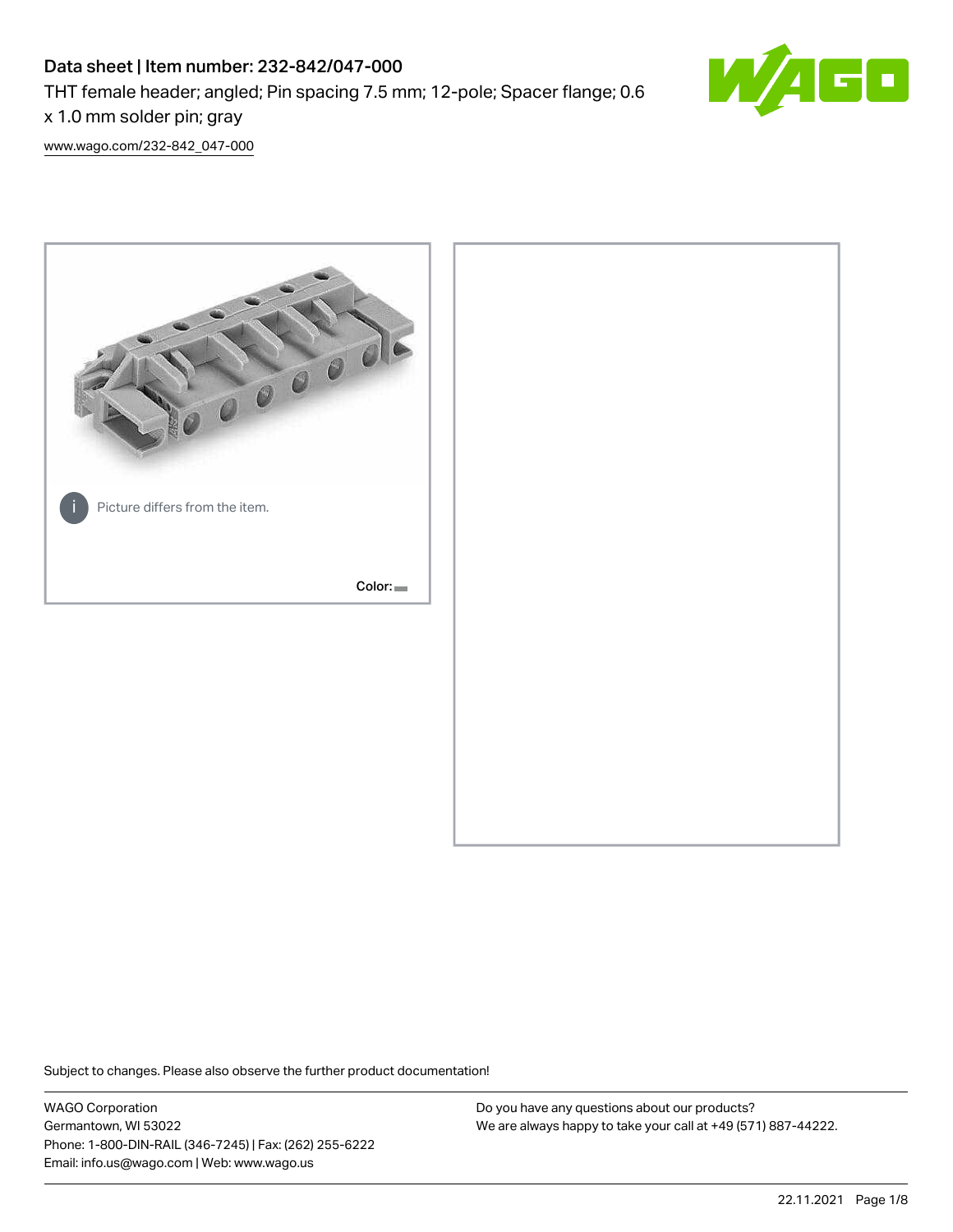W/160

Dimensions in mm

 $L =$  (pole no.  $-1$ ) x pin spacing + 5 mm

 $L1 = L + 3$  mm

 $L2 = L + 8.8$  mm

```
L3 = L + 14.8 mm
```
2- to 3-pole female connectors – one latch only

#### Item description

- **Horizontal or vertical PCB mounting via straight or angled solder pins**
- For board-to-board and board-to-wire connections

Subject to changes. Please also observe the further product documentation!

WAGO Corporation Germantown, WI 53022 Phone: 1-800-DIN-RAIL (346-7245) | Fax: (262) 255-6222 Email: info.us@wago.com | Web: www.wago.us

Do you have any questions about our products? We are always happy to take your call at +49 (571) 887-44222.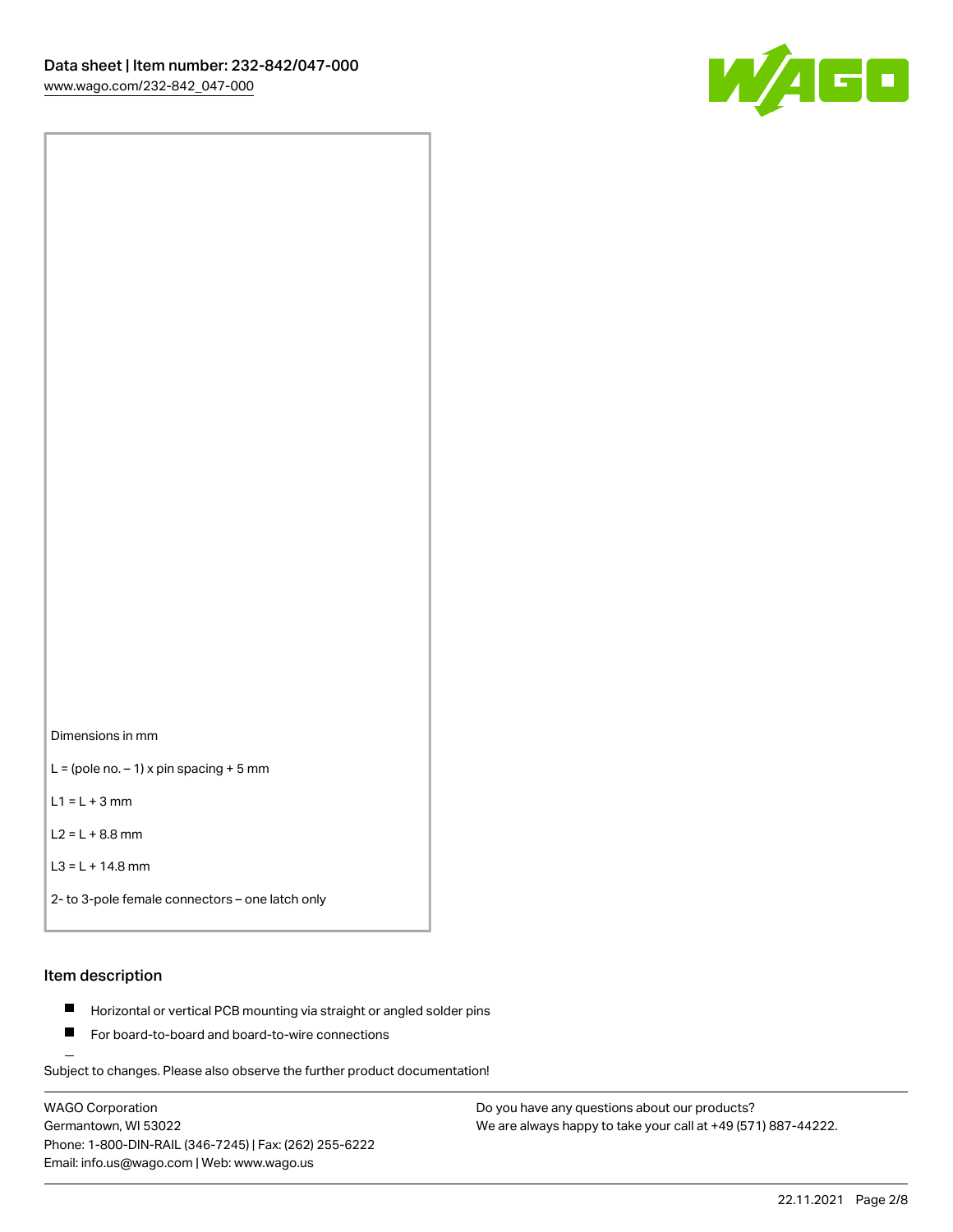- $\blacksquare$ Touch-proof PCB outputs
- $\blacksquare$ Easy-to-identify PCB inputs and outputs
- With coding fingers  $\blacksquare$

# Data

## Notes

| Safety information 1 | The MCS-MULTI CONNECTION SYSTEM includes connectors<br>without breaking capacity in accordance with DIN EN 61984. When<br>used as intended, these connectors must not be connected<br>/disconnected when live or under load. The circuit design should<br>ensure header pins, which can be touched, are not live when<br>unmated. |
|----------------------|-----------------------------------------------------------------------------------------------------------------------------------------------------------------------------------------------------------------------------------------------------------------------------------------------------------------------------------|
| Variants:            | Other pole numbers<br>3.8 mm pin projection for male headers with straight solder pins<br>Gold-plated or partially gold-plated contact surfaces<br>Other versions (or variants) can be requested from WAGO Sales or<br>configured at https://configurator.wago.com/                                                               |

### Electrical data

#### IEC Approvals

| Ratings per                 | IEC/EN 60664-1                                                       |
|-----------------------------|----------------------------------------------------------------------|
| Rated voltage (III / 3)     | 500 V                                                                |
| Rated surge voltage (III/3) | 6 <sub>kV</sub>                                                      |
| Rated voltage (III/2)       | 630 V                                                                |
| Rated surge voltage (III/2) | 6 <sub>kV</sub>                                                      |
| Nominal voltage (II/2)      | 1000V                                                                |
| Rated surge voltage (II/2)  | 6 <sub>k</sub> V                                                     |
| Rated current               | 12A                                                                  |
| Legend (ratings)            | (III / 2) $\triangleq$ Overvoltage category III / Pollution degree 2 |

#### UL Approvals

| Approvals per                  | UL 1059 |
|--------------------------------|---------|
| Rated voltage UL (Use Group B) | 300 V   |
| Rated current UL (Use Group B) | 15 A    |
| Rated voltage UL (Use Group D) | 300 V   |
| Rated current UL (Use Group D) | 10 A    |

Subject to changes. Please also observe the further product documentation!

WAGO Corporation Germantown, WI 53022 Phone: 1-800-DIN-RAIL (346-7245) | Fax: (262) 255-6222 Email: info.us@wago.com | Web: www.wago.us Do you have any questions about our products? We are always happy to take your call at +49 (571) 887-44222.

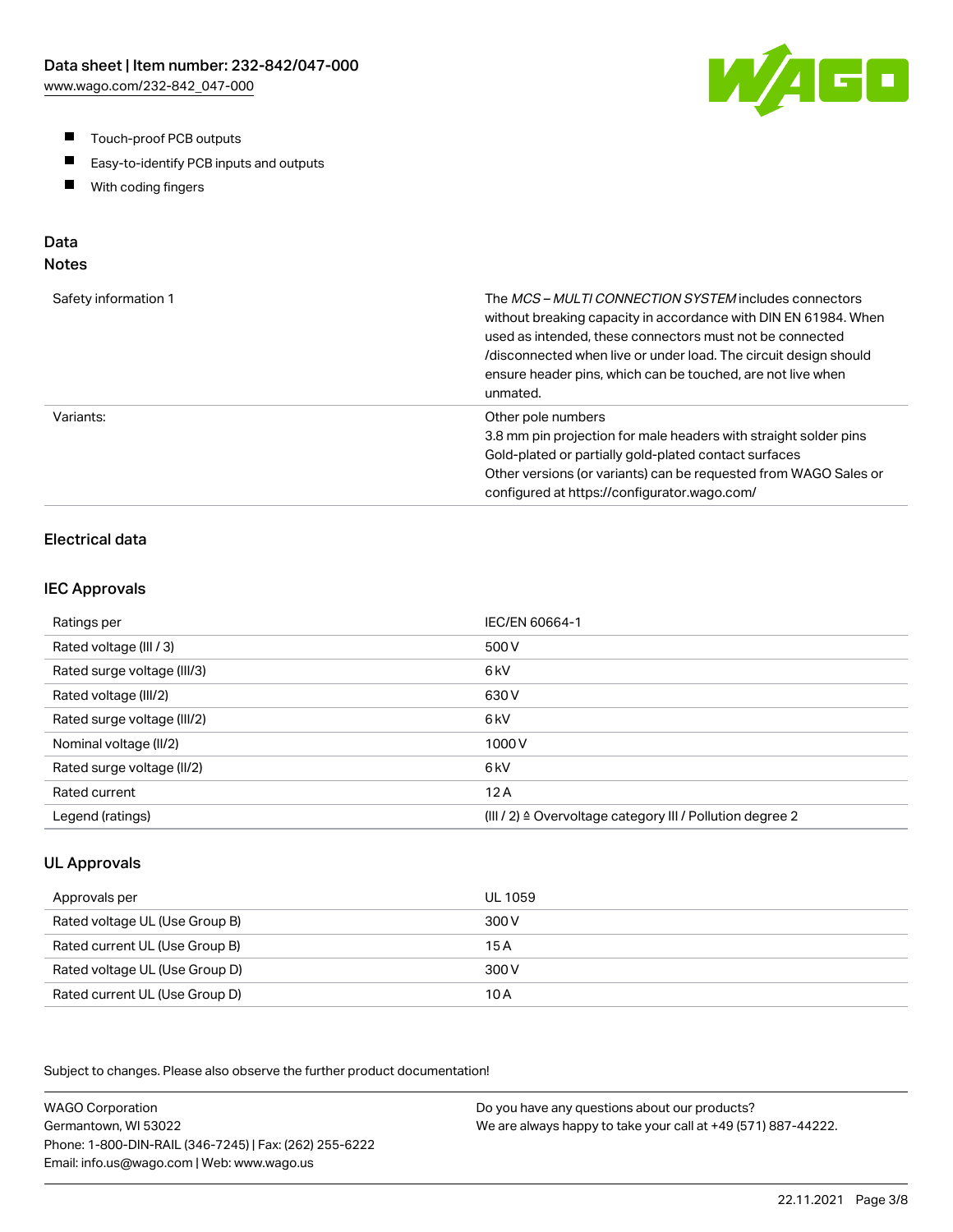

#### Ratings per UL

| Rated voltage UL 1977 | 600 V |
|-----------------------|-------|
| Rated current UL 1977 |       |

#### CSA Approvals

| Approvals per                   | CSA   |
|---------------------------------|-------|
| Rated voltage CSA (Use Group B) | 300 V |
| Rated current CSA (Use Group B) | 15 A  |
| Rated voltage CSA (Use Group D) | 300 V |
| Rated current CSA (Use Group D) | 10 A  |

#### Connection data

| Total number of potentials |  |
|----------------------------|--|
| Number of connection types |  |
| Number of levels           |  |

### Connection 1

| Number of poles |  |
|-----------------|--|
|-----------------|--|

## Physical data

| Pin spacing                          | 7.5 mm / 0.295 inch   |
|--------------------------------------|-----------------------|
| Width                                | 97.3 mm / 3.831 inch  |
| Height                               | 16.6 mm / 0.654 inch  |
| Height from the surface              | 11.6 mm / 0.457 inch  |
| Depth                                | 18.25 mm / 0.719 inch |
| Solder pin length                    | 5 mm                  |
| Solder pin dimensions                | $0.6 \times 1$ mm     |
| Drilled hole diameter with tolerance | $1.3$ $(+0.1)$ mm     |

## Mechanical data

| Mounting type | Mounting flange             |
|---------------|-----------------------------|
| Mounting type | Flush feed-through mounting |
|               | Panel mounting              |

Subject to changes. Please also observe the further product documentation!

| <b>WAGO Corporation</b>                                | Do you have any questions about our products?                 |
|--------------------------------------------------------|---------------------------------------------------------------|
| Germantown, WI 53022                                   | We are always happy to take your call at +49 (571) 887-44222. |
| Phone: 1-800-DIN-RAIL (346-7245)   Fax: (262) 255-6222 |                                                               |
| Email: info.us@wago.com   Web: www.wago.us             |                                                               |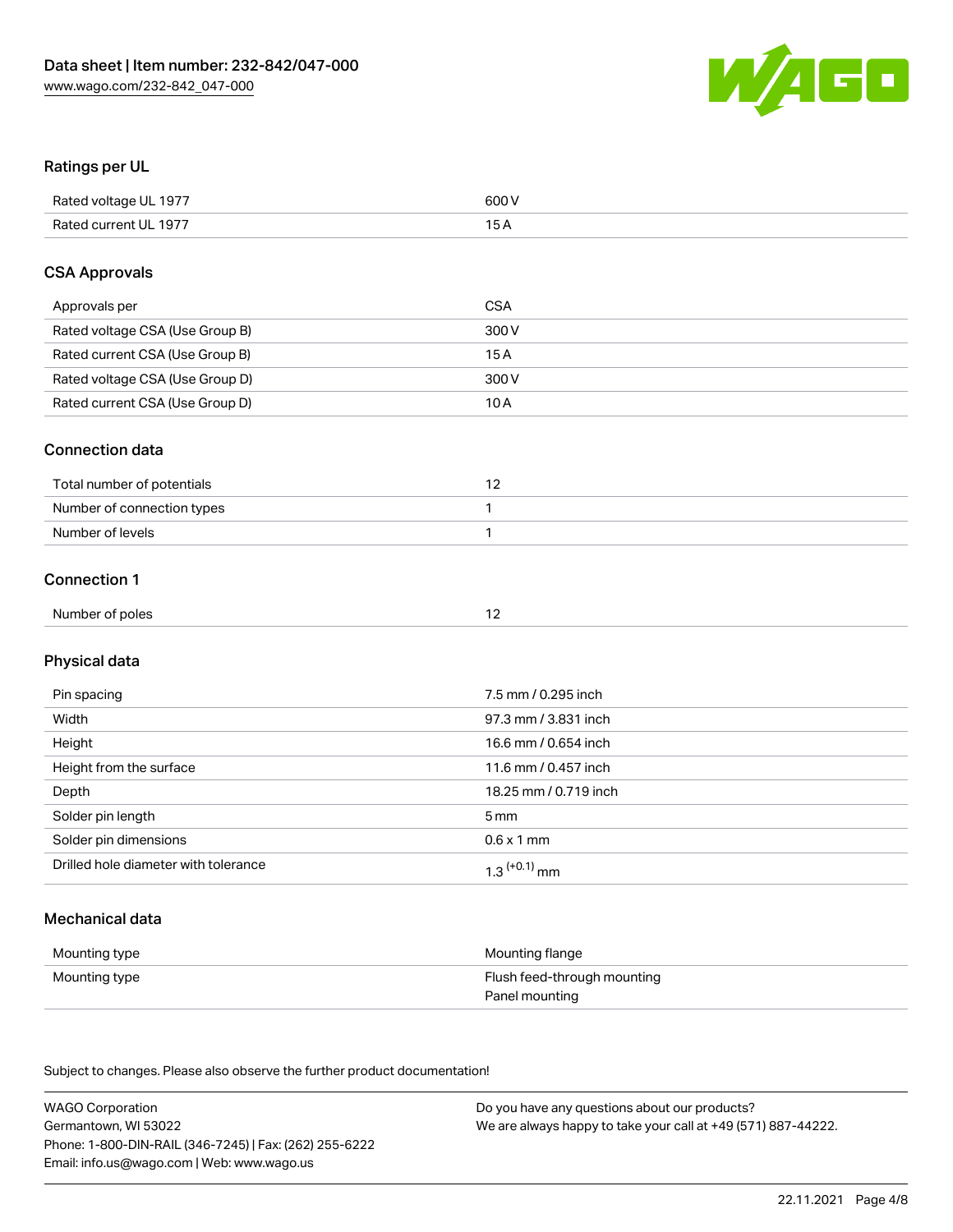[www.wago.com/232-842\\_047-000](http://www.wago.com/232-842_047-000)



#### Plug-in connection

| Contact type (pluggable connector) | Female header |
|------------------------------------|---------------|
| Connector (connection type)        | for PCB       |
| Mismating protection               | No            |
| Mating direction to the PCB        | 0°            |
| Locking of plug-in connection      | Without       |

## PCB contact

| PCB Contact                         | THT                                        |
|-------------------------------------|--------------------------------------------|
| Solder pin arrangement              | over the entire female connector (in-line) |
| Number of solder pins per potential |                                            |

#### Material data

| Color                       | gray             |
|-----------------------------|------------------|
| Material group              |                  |
| Insulation material         | Polyamide (PA66) |
| Flammability class per UL94 | V <sub>0</sub>   |
| Contact material            | Copper alloy     |
| Contact plating             | tin-plated       |
| Fire load                   | $0.288$ MJ       |
| Weight                      | 14.1 g           |

#### Environmental requirements

| Limit temperature range | -60  +85 °C |
|-------------------------|-------------|
|-------------------------|-------------|

## Commercial data

| PU (SPU)              | 10 Stück      |
|-----------------------|---------------|
| Packaging type        | box           |
| Country of origin     | DE            |
| <b>GTIN</b>           | 4050821638100 |
| Customs tariff number | 85366990990   |

### Approvals / Certificates

#### Ship Approvals

|      |          |                          | Certificate |
|------|----------|--------------------------|-------------|
| Logo | Approval | Additional Approval Text | name        |
|      |          |                          |             |

Subject to changes. Please also observe the further product documentation!

| <b>WAGO Corporation</b>                                | Do you have any questions about our products?                 |
|--------------------------------------------------------|---------------------------------------------------------------|
| Germantown, WI 53022                                   | We are always happy to take your call at +49 (571) 887-44222. |
| Phone: 1-800-DIN-RAIL (346-7245)   Fax: (262) 255-6222 |                                                               |
| Email: info.us@wago.com   Web: www.wago.us             |                                                               |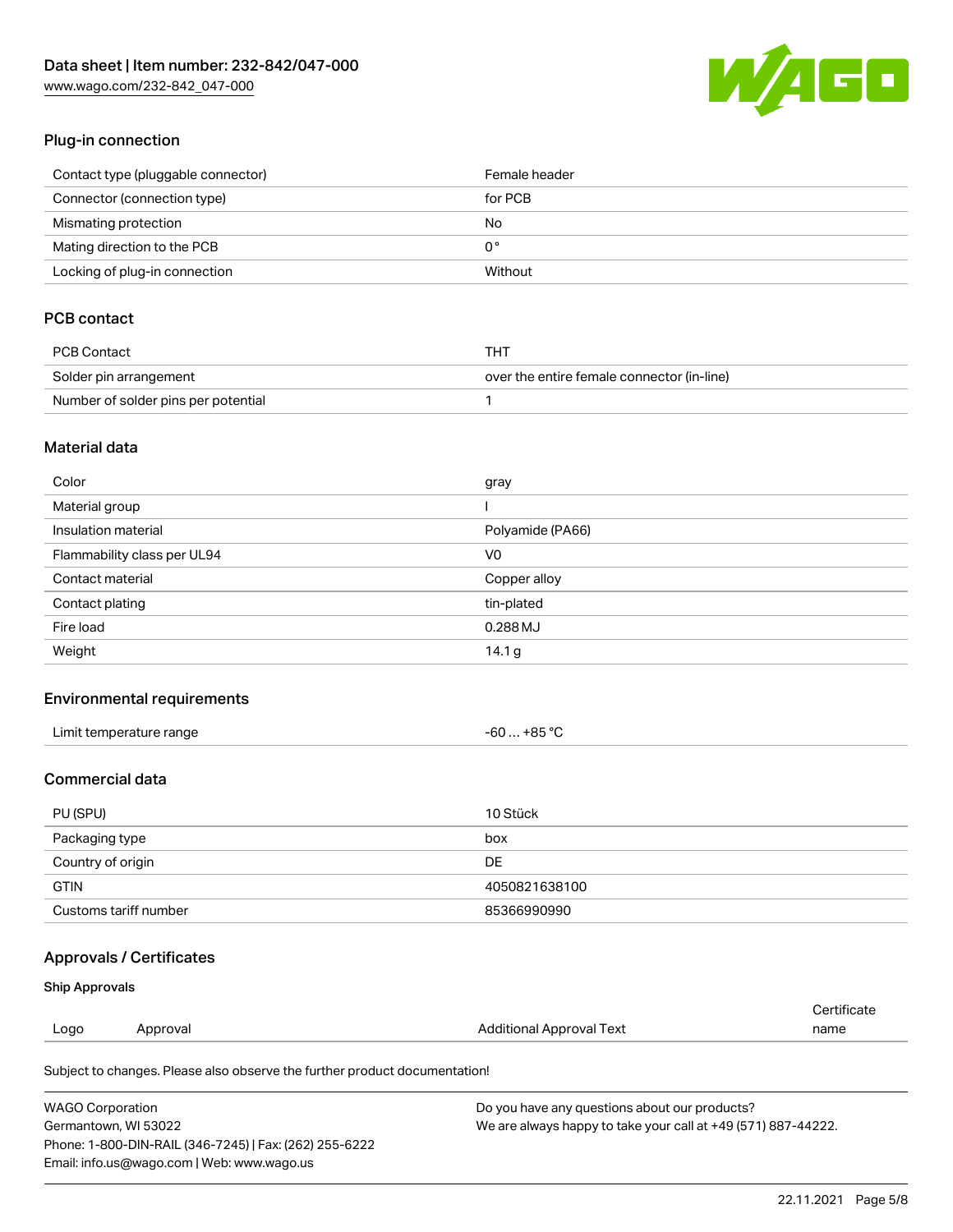## Data sheet | Item number: 232-842/047-000

[www.wago.com/232-842\\_047-000](http://www.wago.com/232-842_047-000)





| ABS                                                       | <b>ABS</b><br>American Bureau of Shipping                                                                                                  |                                 | $19 -$<br>HG15869876-<br><b>PDA</b> |
|-----------------------------------------------------------|--------------------------------------------------------------------------------------------------------------------------------------------|---------------------------------|-------------------------------------|
|                                                           | <b>DNV GL</b>                                                                                                                              |                                 | TAE000016Z                          |
|                                                           | Det Norske Veritas, Germanischer Lloyd                                                                                                     |                                 |                                     |
| <b>UL-Approvals</b>                                       |                                                                                                                                            |                                 |                                     |
|                                                           |                                                                                                                                            |                                 | Certificate                         |
| Logo                                                      | Approval                                                                                                                                   | <b>Additional Approval Text</b> | name                                |
|                                                           | <b>UR</b>                                                                                                                                  | UL 1059                         | E45172                              |
|                                                           | Underwriters Laboratories Inc.                                                                                                             |                                 |                                     |
|                                                           |                                                                                                                                            |                                 |                                     |
|                                                           | <b>UR</b>                                                                                                                                  | <b>UL 1977</b>                  | E45171                              |
|                                                           | Underwriters Laboratories Inc.                                                                                                             |                                 |                                     |
|                                                           |                                                                                                                                            |                                 |                                     |
| Counterpart                                               |                                                                                                                                            |                                 |                                     |
|                                                           | Item no.731-612<br>1-conductor male connector; CAGE CLAMP®; 2.5 mm <sup>2</sup> ; Pin spacing 7.5 mm; 12-pole; 2,50 mm <sup>2</sup> ; gray |                                 | www.wago.com/731-612                |
| <b>Optional accessories</b><br><b>Testing accessories</b> |                                                                                                                                            |                                 |                                     |
| Testing accessories                                       |                                                                                                                                            |                                 |                                     |
|                                                           | Item no.: 210-136<br>Test plug; 2 mm Ø; with 500 mm cable                                                                                  |                                 | www.wago.com/210-136                |
|                                                           | Item no.: 231-662<br>Test plugs for female connectors; for 7.5 mm and 7.62 mm pin spacing; 2,50 mm <sup>2</sup> ; light gray               |                                 | www.wago.com/231-662                |

# Downloads Documentation

| <b>Additional Information</b> |            |        |          |
|-------------------------------|------------|--------|----------|
| Technical explanations        | 2019 Apr 3 | pdf    | Download |
|                               |            | 2.0 MB |          |

Subject to changes. Please also observe the further product documentation!

| <b>WAGO Corporation</b>                                | Do you have any questions about our products?                 |
|--------------------------------------------------------|---------------------------------------------------------------|
| Germantown, WI 53022                                   | We are always happy to take your call at +49 (571) 887-44222. |
| Phone: 1-800-DIN-RAIL (346-7245)   Fax: (262) 255-6222 |                                                               |
| Email: info.us@wago.com   Web: www.wago.us             |                                                               |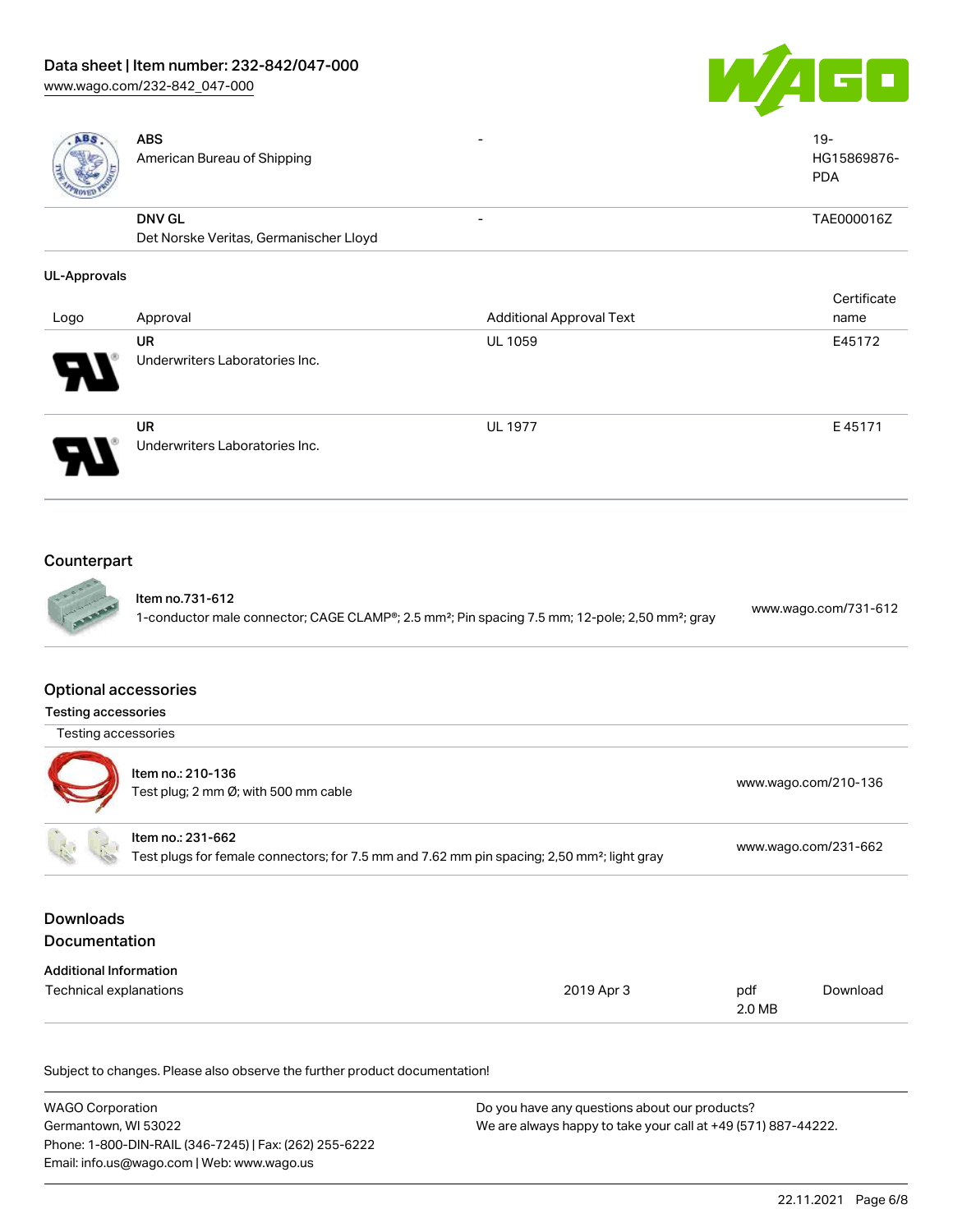#### CAD files

#### PCB Design

Symbol and Footprint 232-842/047-000

CAx data for your PCB design, consisting of "schematic symbols and PCB footprints", allow easy integration of the WAGO component into your development environment.

#### Supported formats:

- $\blacksquare$ Accel EDA 14 & 15
- $\blacksquare$ Altium 6 to current version
- П Cadence Allegro
- П **DesignSpark**
- $\blacksquare$ Eagle Libraries
- $\blacksquare$ KiCad
- $\blacksquare$ Mentor Graphics BoardStation
- $\blacksquare$ Mentor Graphics Design Architect
- П Mentor Graphics Design Expedition 99 and 2000
- П OrCAD 9.X PCB and Capture
- **The State** PADS PowerPCB 3, 3.5, 4.X, and 5.X
- $\blacksquare$ PADS PowerPCB and PowerLogic 3.0
- $\blacksquare$ PCAD 2000, 2001, 2002, 2004, and 2006
- П Pulsonix 8.5 or newer
- П STL
- П 3D STEP
- П TARGET 3001!
- $\blacksquare$ View Logic ViewDraw
- П Quadcept
- П Zuken CadStar 3 and 4
- $\blacksquare$ Zuken CR-5000 and CR-8000

PCB Component Libraries (EDA), PCB CAD Library Ultra Librarian

### Environmental Product Compliance

#### Compliance Search

Environmental Product Compliance 232-842/047-000 THT female header; angled; Pin spacing 7.5 mm; 12-pole; Spacer flange; 0.6 x 1.0 mm solder pin; gray

Subject to changes. Please also observe the further product documentation!

WAGO Corporation Germantown, WI 53022 Phone: 1-800-DIN-RAIL (346-7245) | Fax: (262) 255-6222 Email: info.us@wago.com | Web: www.wago.us

Do you have any questions about our products? We are always happy to take your call at +49 (571) 887-44222.



URL [Download](https://www.wago.com/global/d/UltraLibrarian_URLS_232-842_047-000)

URL [Download](https://www.wago.com/global/d/ComplianceLinkMediaContainer_232-842_047-000)